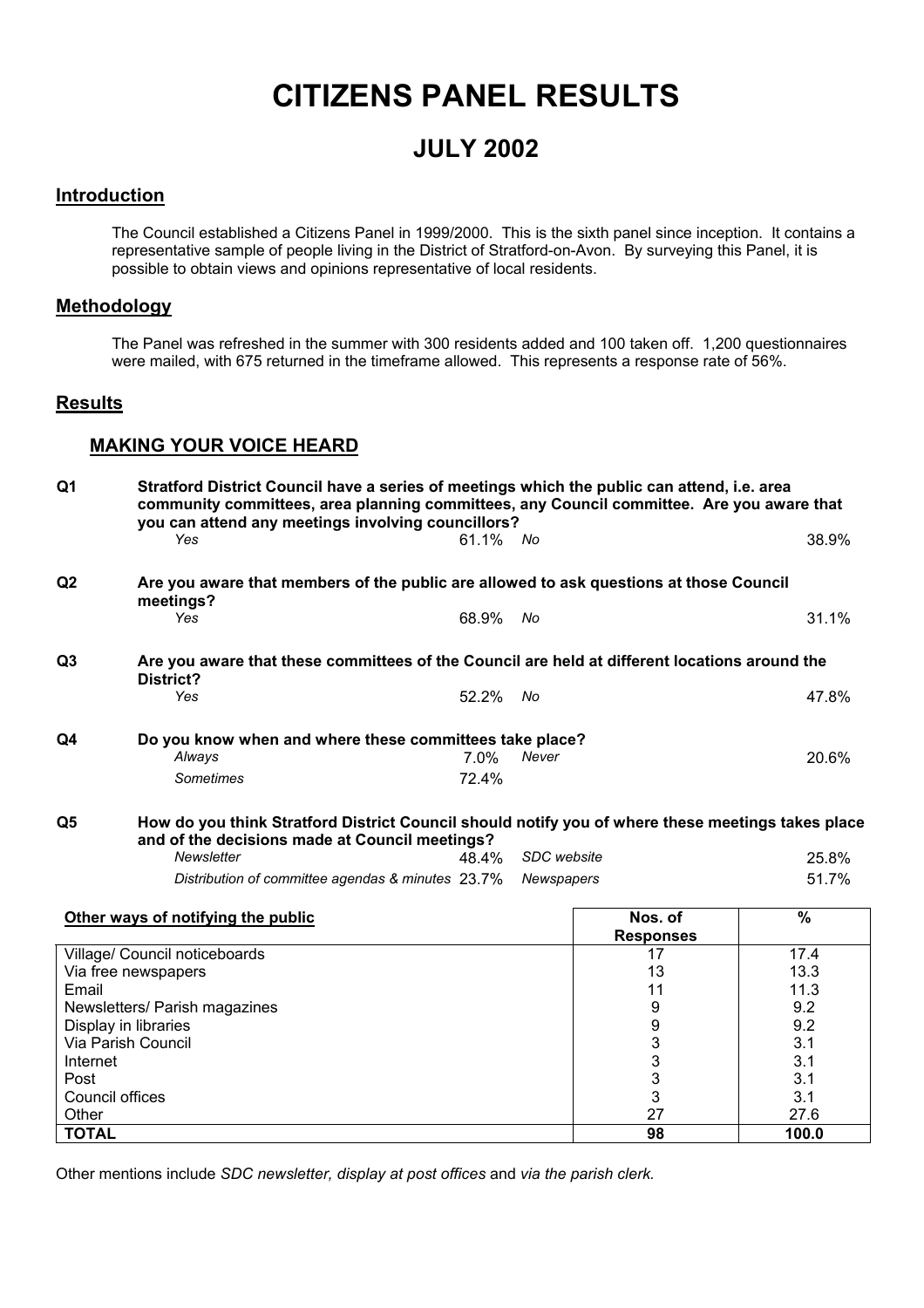| Q <sub>6</sub> | If yes to distribution of committee agenda and minutes, how should these be distributed?<br>Paper copies found at Council offices |                | 31.9% | Mailed out on request      |                                             | 59.4%      |
|----------------|-----------------------------------------------------------------------------------------------------------------------------------|----------------|-------|----------------------------|---------------------------------------------|------------|
|                | Paper copies found at libraries                                                                                                   |                | 52.2% | Other, please specify      |                                             | 18.8%      |
|                | Out of 28 other ways of distribution suggested, use of the SDC website and email were prevalent.                                  |                |       |                            |                                             |            |
| Q7             | How often do you think the Council takes account of the views you make known to it?<br>Always                                     |                | 6.3%  | Never                      |                                             | 12.9%      |
|                | <b>Sometimes</b>                                                                                                                  |                | 80.9% |                            |                                             |            |
| Q8             | In the past three years, have you done any of the following?                                                                      |                |       |                            |                                             |            |
|                | Attended a public meeting organised by SDC 18.8%                                                                                  |                |       | Contacted your councillor  |                                             | 34.0%      |
|                | Written a letter about a local issue to a<br>newspaper about SDC services                                                         |                | 9.1%  | proposed local development | Attended an exhibition or viewed plans of a | 45.6%      |
|                | Telephoned the Council over an issue                                                                                              |                | 41.6% | Council committee meeting  | Attended any public session of a local      | 13.8%      |
|                | Written a reply to a public consultation about 13.6%<br>a local issue (not the Citizens Panel)                                    |                |       | No                         |                                             | 14.1%      |
|                | Signed a petition about a local issue                                                                                             |                | 47.1% |                            |                                             |            |
| Q9             | Will this encourage you to contact the Council in the future to air your views?<br>Yes                                            |                | 52.4% | Maybe                      |                                             | 37.1%      |
|                | No                                                                                                                                |                | 10.5% |                            |                                             |            |
| Q10            | How effective are the following ways that you think can influence the Council's decision-making<br>processes?                     |                |       |                            |                                             |            |
|                |                                                                                                                                   | Very effective |       | Quite effective            | Not at all effective                        | Don't know |
|                | Speaking to your local councillor                                                                                                 | 15.1%          |       | 57.6%                      | 17.9%                                       | 9.3%       |
|                | Contacting the Council's Chief Executive                                                                                          | 9.4%           |       | 32.8%                      | 23.5%                                       | 34.4%      |
|                | Contacting the relevant Council<br>department                                                                                     | 8.5%           |       | 55.5%                      | 24.7%                                       | 11.2%      |
|                | Mounting a campaign                                                                                                               | 15.7%          |       | 43.0%                      | 18.8%                                       | 22.5%      |
|                | Being part of an existing pressure group                                                                                          | 14.1%          |       | 51.3%                      | 12.2%                                       | 22.5%      |
|                | Attending a public meeting                                                                                                        | 10.3%          |       | 46.8%                      | 28.8%                                       | 14.0%      |
|                | Signing a petition about a local issue                                                                                            | 8.7%           |       | 49.3%                      | 28.7%                                       | 13.3%      |
|                | Writing a letter about an issue to the<br>local newspaper                                                                         | 11.4%          |       | 36.8%                      | 34.1%                                       | 17.8%      |
|                | Writing a reply to a public consultation<br>about a local issue                                                                   | 5.8%           |       | 41.3%                      | 25.1%                                       | 27.8%      |
|                | Attending an exhibition or viewed plans<br>of a proposed local development                                                        | 6.1%           |       | 37.4%                      | 40.1%                                       | 16.4%      |
|                | Attending any public session of a local                                                                                           | 7.0%           |       | 38.8%                      | 28.8%                                       | 25.4%      |

Council committee meeting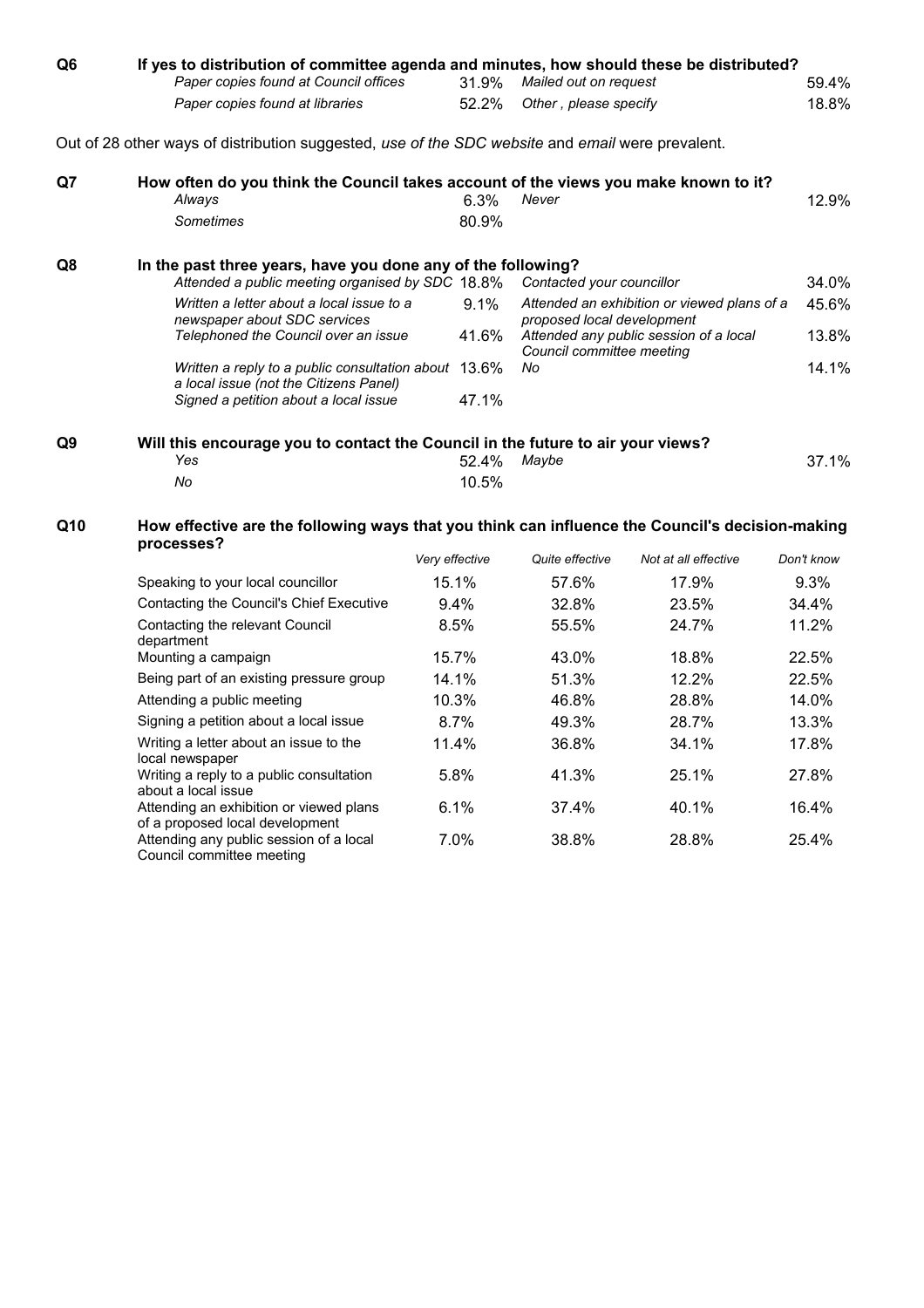|                                                           | Nos. of          | %     |
|-----------------------------------------------------------|------------------|-------|
| (Mentions 4 times or more)                                | <b>Responses</b> |       |
| Surveys/ mailings/ questionnaires/ write to homes         | 68               | 19.2  |
| Door to door canvassing/ individual meetings              | 24               | 6.8   |
| Listen and take account of people's views                 | 23               | 6.5   |
| Ask for views in local newspapers                         | 22               | 6.3   |
| Via on-line website                                       | 21               | 6.0   |
| Referendum                                                | 14               | 4.0   |
| Local publications/ newsletters                           | 11               | 3.1   |
| Parish council/ local meetings                            | 11               | 3.1   |
| Email                                                     | 10               | 2.9   |
| Meetings with councillors                                 | 10               | 2.9   |
| Councillor surgeries                                      | 10               | 2.9   |
| Telephone people                                          | 10               | 2.9   |
| Inform people about planning developments/ general issues | 9                | 2.6   |
| Internet discussion page                                  | 8                | 2.3   |
| Notice boards                                             | 6                | 2.6   |
| Open/ public meetings                                     | 6                | 2.6   |
| Send out information with council tax demands             | 5                | 1.5   |
| Local radio                                               | 5                | 1.5   |
| In street/ at supermarkets surveys                        | 4                | 1.2   |
| Other                                                     | 77               | 21.8  |
| <b>TOTAL</b>                                              | 354              | 100.0 |

Out of the 77 other, *focus groups, press releases, pressure groups* and *suggestion boxes* were mentioned.

#### **Q12 In what ways should councillors make themselves more available to the electorate?**

|                                             | Nos. of          | $\%$  |
|---------------------------------------------|------------------|-------|
| (Mentions 4 times or more)                  | <b>Responses</b> |       |
| Clinics/ surgeries/ regular weekly sessions | 113              | 35.5  |
| Advertise/ publish contact details          | 33               | 10.4  |
| Local meetings/ open forums                 | 31               | 9.8   |
| House visits/ door to door/ walkabouts      | 25               | 7.9   |
| Talk to/ attend parish council meetings     | 17               | 5.4   |
| Make themselves known/ be seen in community | 13               | 4.1   |
| Email                                       | 11               | 3.5   |
| Internet/website                            | 11               | 3.5   |
| <b>Newsletter</b>                           |                  | 3.5   |
| Telephone                                   | 8                | 2.5   |
| Local newspaper                             |                  | 2.2   |
| Mailshot                                    | 6                | 1.9   |
| Advertise when available                    | 6                | 1.9   |
| Be seen at public events                    | 5                | 1.6   |
| Workshops                                   | 4                | 1.3   |
| Other                                       | 45               | 14.1  |
| <b>TOTAL</b>                                | 319              | 100.0 |

Out of the 45 other, *radio phone-in, inform what committee attending, attend schools* and *visit community groups* were mentioned.

| Q13 |           | needs of the District. Do you think we should supply you with more information about this work? |                    | The Council works in partnership with other public sector and voluntary organisations to meet the |
|-----|-----------|-------------------------------------------------------------------------------------------------|--------------------|---------------------------------------------------------------------------------------------------|
|     | Reaularlv |                                                                                                 | 43.8% Occasionally | 54.3%                                                                                             |
|     | Never     | 1.9%                                                                                            |                    |                                                                                                   |

## **DISTRICT COUNCIL ELECTIONS (MAY 2002)**

| Q14 | Did you vote in the last District Council elections in May 2002? |  |                                              |         |  |  |
|-----|------------------------------------------------------------------|--|----------------------------------------------|---------|--|--|
|     | Yes                                                              |  | 82.4% Not eligible/not on electoral register | 0.5%    |  |  |
|     | No                                                               |  | 16.6% Can't remember                         | $0.6\%$ |  |  |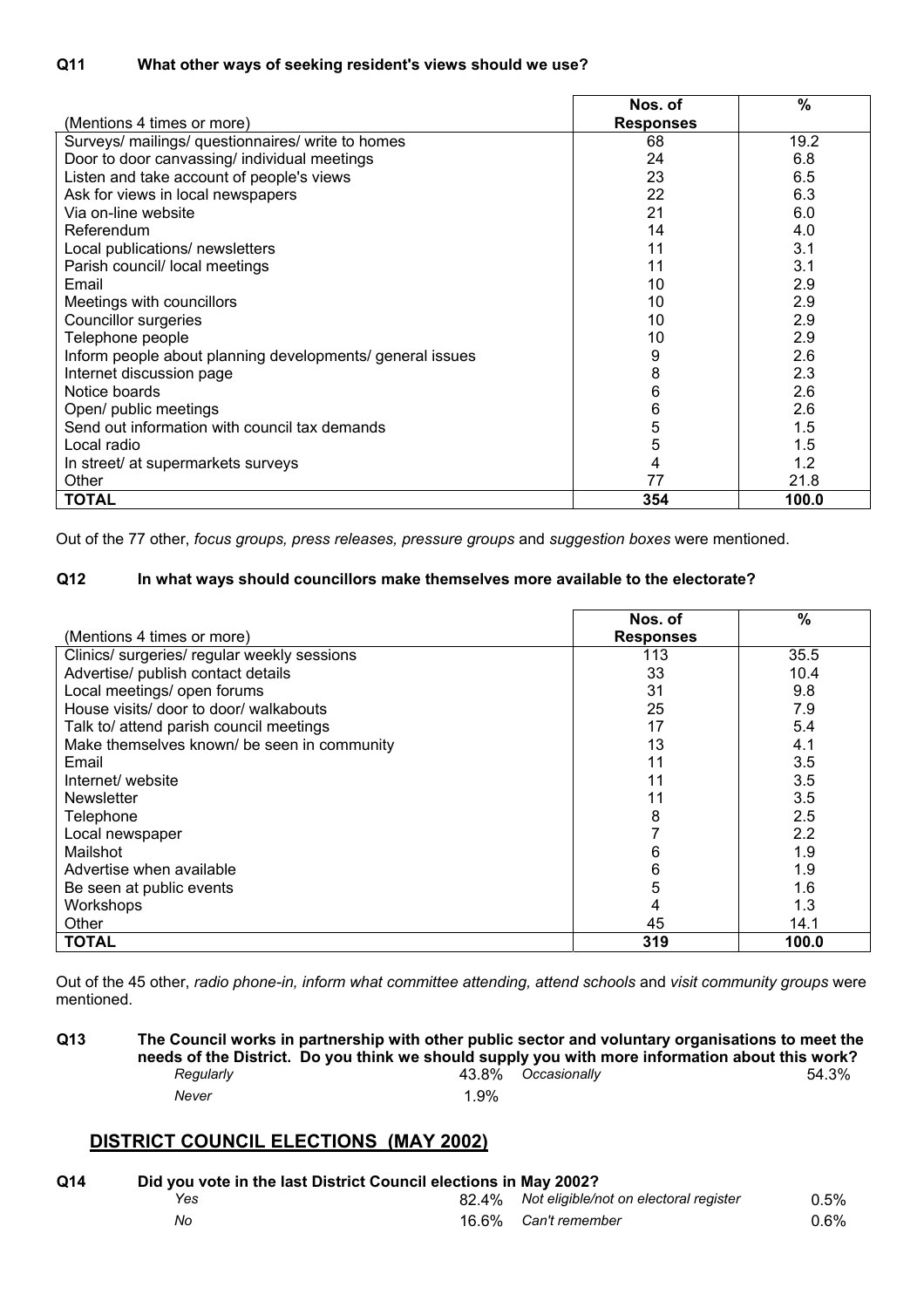| Q15             | If you VOTED in the last District Council elections in May 2002, which of the following reasons best                       |           |       |             |                                                                       |             |           |                |
|-----------------|----------------------------------------------------------------------------------------------------------------------------|-----------|-------|-------------|-----------------------------------------------------------------------|-------------|-----------|----------------|
|                 | describe why you did so?                                                                                                   |           |       |             |                                                                       |             |           |                |
|                 | Because I am interested in local issues                                                                                    |           | 77.2% |             | Because the Polling Station is near where I<br>work or live           |             |           | 8.6%           |
|                 | Because I wanted the party I support to win                                                                                |           | 43.5% |             | Because I happened to hear that the election 2.2%<br>was taking place |             |           |                |
|                 | Because I think it is my duty to vote                                                                                      |           | 83.8% |             | Because I knew electronic machine voting<br>was taking place          |             |           | 2.1%           |
|                 | Because I happened to be passing the<br><b>Polling Station</b>                                                             |           | 0.6%  |             | None of these                                                         |             |           | 0.4%           |
| Q16             | How would you rate electronic voting that was tested at the last District Council elections, in terms<br>of the following? |           |       |             |                                                                       |             |           |                |
|                 |                                                                                                                            | Very good |       | Fairly good | Neither good<br>nor poor                                              | Fairly poor | Very poor | Don't know     |
|                 | Being easy to use                                                                                                          | 41.8%     |       | 32.6%       | 10.0%                                                                 | 7.1%        | 4.2%      | 4.2%           |
|                 | Being safe and secure from fraud or<br>abuse                                                                               | 28.9%     |       | 21.5%       | 10.0%                                                                 | 7.2%        | 4.6%      | 27.9%          |
|                 | Providing you with privacy when casting<br>your vote                                                                       | 36.9%     |       | 27.4%       | 12.5%                                                                 | 10.1%       | 8.5%      | 4.6%           |
|                 | Providing an accurate, error-free count<br>of voting                                                                       | 38.2%     |       | 21.3%       | 4.8%                                                                  | 4.2%        | 3.6%      | 28.0%          |
| Q17             | Overall, would you say that the new methods made the process of voting better or worse, or did it<br>make no difference?   |           |       |             |                                                                       |             |           |                |
|                 | <b>Better</b>                                                                                                              |           | 39.3% |             | No difference                                                         |             |           | 32.1%          |
|                 | Worse                                                                                                                      |           | 22.5% |             | Don't know                                                            |             |           | 6.1%           |
| Q18             | If you DID NOT VOTE in the last District Council elections in May 2002, which of the following                             |           |       |             |                                                                       |             |           |                |
|                 | reasons best describe why you did not?<br>Because I am not interested in local issues                                      |           | 1.9%  |             | Because I did not know the election was                               |             |           | 1.9%           |
|                 | Because I do not support the parties                                                                                       |           | 18.9% |             | taking place<br>Because I knew electronic machine voting              |             |           | 2.8%           |
|                 | Because I think it is not my duty to vote                                                                                  |           | 1.9%  |             | was being used<br>None of these                                       |             |           | 74.5%          |
|                 | Because the Polling Station is too far away<br>from where I work or live                                                   |           | 1.9%  |             |                                                                       |             |           |                |
|                 | <b>ELECTRONIC (e) GOVERNMENT</b>                                                                                           |           |       |             |                                                                       |             |           |                |
| Q19             | Do you have access to the internet at home or at work?<br>Already have                                                     |           | 66.6% |             | Do not have and will not have in next 3 years 27.0%                   |             |           |                |
|                 | Will have within 3 years                                                                                                   |           | 6.3%  |             |                                                                       |             |           |                |
| Q <sub>20</sub> | Can you send and receive e-mails at home or at work?<br>Can already                                                        |           | 67.4% |             | Cannot and will not be able to within 3 years 25.9%                   |             |           |                |
|                 | Will be able to within 3 years                                                                                             |           | 6.7%  |             |                                                                       |             |           |                |
| Q21             | What interactive services would you like to be able to gain access to electronically from the<br>Council?                  |           |       |             |                                                                       |             |           |                |
|                 |                                                                                                                            | Yes       |       |             | Maybe                                                                 | No          |           | Not Applicable |
|                 | Submit a planning application                                                                                              |           | 35.0% |             | 26.2%                                                                 | 14.6%       |           | 24.1%          |
|                 | Check progress of a planning application                                                                                   |           | 54.1% |             | 17.7%                                                                 | 6.4%        |           | 21.7%          |
|                 | Book a leisure facility                                                                                                    |           | 53.2% |             | 19.9%                                                                 | 8.2%        |           | 18.7%          |
|                 | Notify change of circumstance                                                                                              |           | 56.9% |             | 19.3%                                                                 | 8.7%        |           | 15.2%          |
|                 | Register a complaint                                                                                                       |           | 60.8% |             | 17.1%                                                                 | 8.8%        |           | 13.3%          |
|                 | Make a comment about a service                                                                                             |           | 63.1% |             | 17.4%                                                                 | 6.1%        |           | 13.3%          |
|                 | Submit a form                                                                                                              |           | 51.1% |             | 22.3%                                                                 | 11.1%       |           | 15.5%          |
|                 | Submit a license application                                                                                               |           | 39.7% |             | 19.8%                                                                 | 15.2%       |           | 25.3%          |
|                 |                                                                                                                            |           |       |             |                                                                       |             |           |                |
|                 | Apply for a job                                                                                                            |           | 35.3% |             | 16.8%                                                                 | 17.7%       |           | 30.3%          |
|                 | Make a payment for any Council service                                                                                     | 41.9%     |       |             | 20.9%                                                                 | 20.4%       |           | 16.8%          |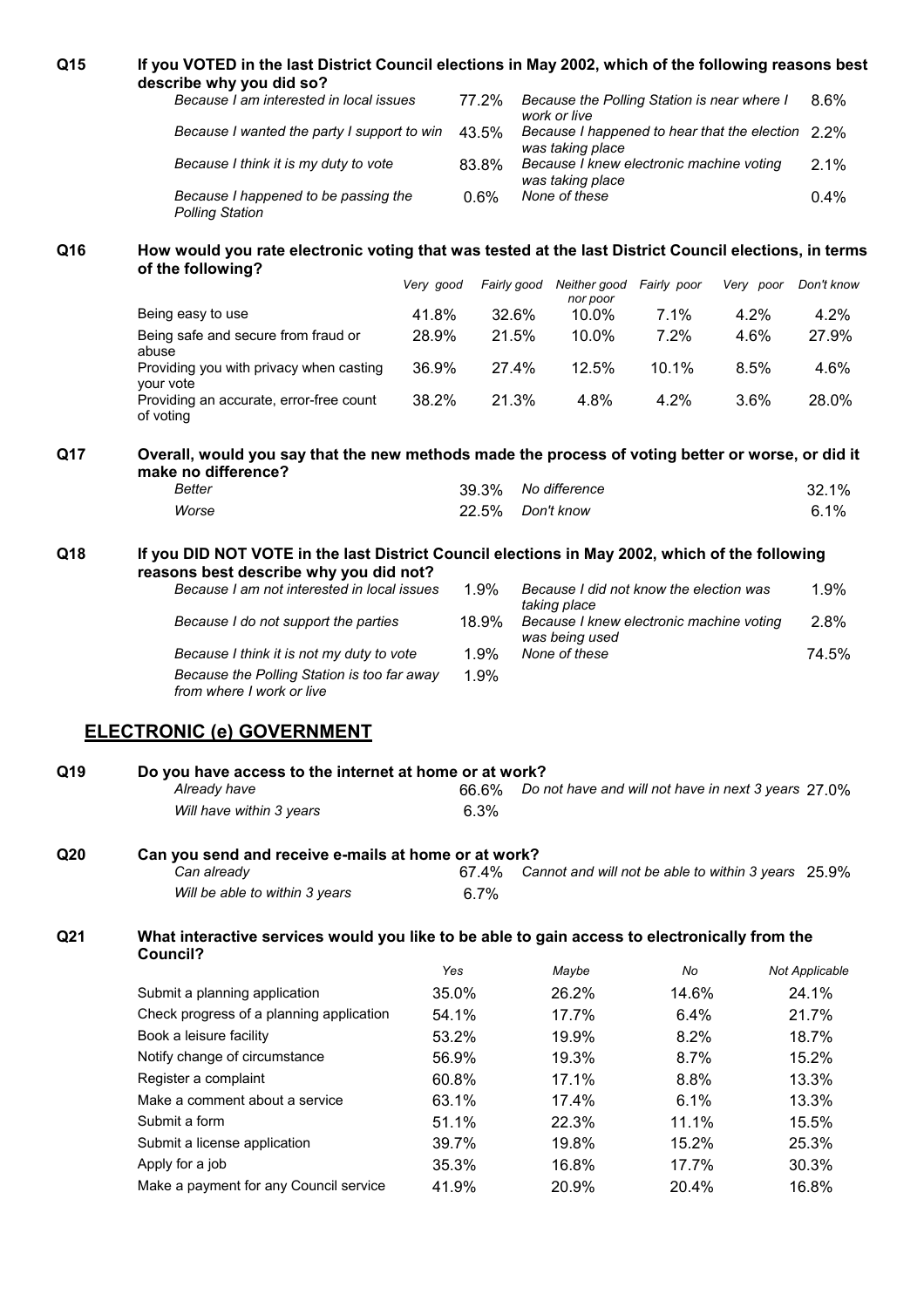| (Mentions 3 times or more)                   | Nos. of<br><b>Responses</b> | $\%$  |
|----------------------------------------------|-----------------------------|-------|
| Agenda/ committee minutes                    | 27                          | 21.1  |
| View planning applications/ planning matters | 15                          | 11.8  |
| Information on Council functions             | 10                          | 7.9   |
| Information on Council meetings              | 5                           | 3.9   |
| Being able to vote                           |                             | 3.2   |
| Bulk rubbish collection                      |                             | 3.2   |
| Calendar of events                           |                             | 2.4   |
| Discussion forum                             |                             | 2.4   |
| More information generally                   |                             | 2.4   |
| Information on the budget                    |                             | 2.4   |
| Other                                        | 51                          | 39.9  |
| <b>TOTAL</b>                                 | 128                         | 100.0 |

Out of the 51 other, *contact details of councillors, information for new residents and voting registration* were mentioned.

| Q <sub>23</sub> | If you were to receive a payment from the Council, would you like to receive it electronically into<br>your bank/building society account?                       |       |                                                                                                      |       |
|-----------------|------------------------------------------------------------------------------------------------------------------------------------------------------------------|-------|------------------------------------------------------------------------------------------------------|-------|
|                 | Yes                                                                                                                                                              | 68.7% | No                                                                                                   | 31.3% |
| Q <sub>24</sub> | In regard to the following forms of communication, would you like to?                                                                                            |       |                                                                                                      |       |
|                 |                                                                                                                                                                  | Yes   | Don't know<br>No                                                                                     |       |
|                 | Access information from our website                                                                                                                              | 67.7% | 22.7%                                                                                                | 9.5%  |
|                 | Receive E-mails from us on specific<br>topics                                                                                                                    | 50.3% | 39.0%<br>10.8%                                                                                       |       |
|                 | Receive E-mail responses in place of<br>letters                                                                                                                  | 41.3% | 10.0%<br>48.7%                                                                                       |       |
| Q <sub>25</sub> | What is an acceptable wait for a response to an E-mail if you sent one?<br>24 hours                                                                              | 19.5% | More than 5 days                                                                                     | 1.4%  |
|                 |                                                                                                                                                                  |       |                                                                                                      |       |
|                 | $1-2$ days                                                                                                                                                       | 43.9% | Don't know                                                                                           | 15.5% |
|                 | 3-5 days                                                                                                                                                         | 19.7% |                                                                                                      |       |
| Q <sub>26</sub> | Would you expect to receive a quicker response to an E-mail than other forms of communication?<br>Yes                                                            | 76.3% | No                                                                                                   | 23.7% |
| Q27             | Which ways would you prefer contacting Stratford District Council in the future?                                                                                 |       |                                                                                                      |       |
|                 | By telephoning                                                                                                                                                   | 86.8% | By visiting our website using an interactive<br>kiosk i.e. a stand-alone machine in a Post<br>Office | 5.7%  |
|                 | By personally visiting the Council in Stratford 54.1%<br>or at one of its area offices                                                                           |       | By texting the Council by mobile telephone                                                           | 2.8%  |
|                 | By writing a letter                                                                                                                                              | 62.3% | By speaking to your local district councillor                                                        | 55.3% |
|                 | By e-mailing the Council via computer or<br>through a digital television                                                                                         | 49.6% | Other                                                                                                | 1.2%  |
|                 | By visiting the Council website interactively<br>via your computer                                                                                               | 37.8% |                                                                                                      |       |
| Q <sub>28</sub> | If Council offices were to open at each of the following times in the future, please tick to indicate<br>when you may contact the Council more than once a year? |       |                                                                                                      |       |
|                 | Between 8am and 9am (weekdays)                                                                                                                                   | 20.5% | Saturday afternoon                                                                                   | 11.2% |
|                 | Between 9am and 5pm (weekdays)                                                                                                                                   | 68.3% | Sunday morning                                                                                       | 6.8%  |
|                 | Between 5pm and 8pm (weekdays)                                                                                                                                   | 34.3% | Sunday afternoon                                                                                     | 5.1%  |
|                 | Saturday morning                                                                                                                                                 | 47.2% |                                                                                                      |       |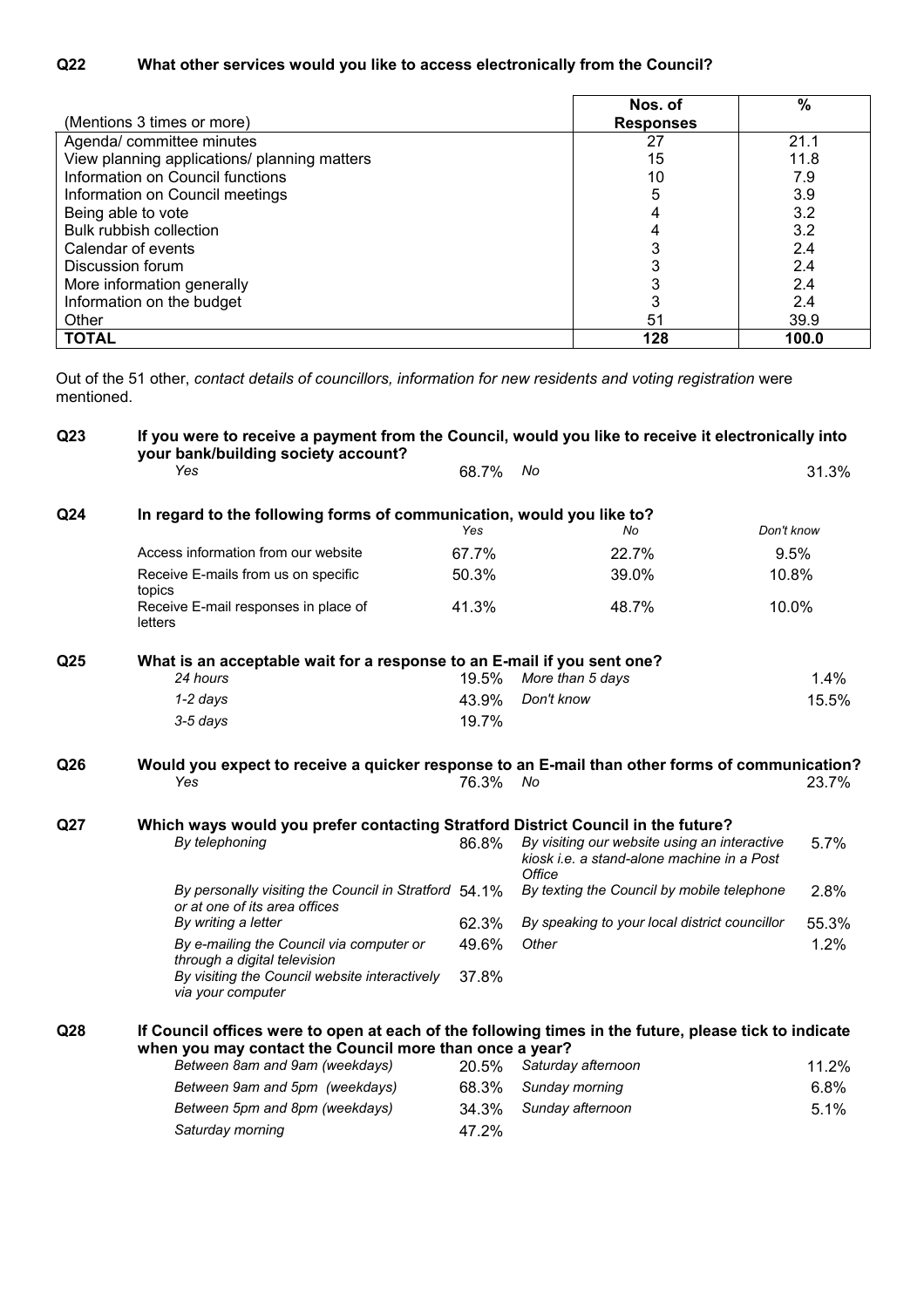| Q29             | How important is it that when you contact the Council you are able to speak to a single person<br>who can give helpful answers to most of your queries?      |          |                                            |       |
|-----------------|--------------------------------------------------------------------------------------------------------------------------------------------------------------|----------|--------------------------------------------|-------|
|                 | Very important                                                                                                                                               | 82.9%    | Fairly unimportant                         | 0.8%  |
|                 | Fairly important                                                                                                                                             | 13.7%    | Very unimportant                           | 0.3%  |
|                 | Neither important nor unimportant                                                                                                                            | 2.0%     | Don't know                                 | 0.3%  |
| Q30             | How important is it that if you ring the Council the call is answered by a person, rather than an<br>automated system that gives you options to choose from? |          |                                            |       |
|                 | Very important                                                                                                                                               | 75.9%    | Fairly unimportant                         | 1.7%  |
|                 | Fairly important                                                                                                                                             | 14.4%    | Very unimportant                           | 0.5%  |
|                 | Neither important nor unimportant                                                                                                                            | 7.3%     | Don't know                                 | 0.3%  |
|                 | <b>PLANNING SERVICE</b>                                                                                                                                      |          |                                            |       |
| Q31             | Have you used the planning service in the last 3 years?<br>Yes                                                                                               | 30.7% No |                                            | 69.3% |
| Q <sub>32</sub> | Which aspects of the planning service have you used in the last 3 years?<br>I made a planning application                                                    | 37.1%    | I had my building works inspected          | 14.7% |
|                 | I made a general enquiry about planning                                                                                                                      | 32.0%    | I wanted to look at a planning application | 43.1% |
|                 | I commented on another person's planning<br>application                                                                                                      | 55.8%    | Other reason                               | 2.5%  |
|                 | I commented on the local plan                                                                                                                                | 22.3%    |                                            |       |
| Q33             | If you obtained information on the planning process, where did you get it from?<br>Already knew                                                              | 23.3%    | <b>Professional Agent</b>                  | 20.6% |
|                 | From the Council                                                                                                                                             | 56.1%    | <b>Word of Mouth</b>                       | 12.7% |
|                 | Library                                                                                                                                                      | 4.8%     | Other source                               | 7.4%  |
| Q <sub>34</sub> | How easy or difficult to understand was any information you obtained about the planning service<br>from Stratford District Council?                          |          |                                            |       |
|                 | Very easy                                                                                                                                                    | 26.8%    | <b>Difficult</b>                           | 1.0%  |
|                 | Easy                                                                                                                                                         | 31.4%    | Very difficult                             | 2.6%  |
|                 | About average                                                                                                                                                | 33.0%    | Not applicable                             | 5.2%  |
| Q35             | How well informed did the Council keep you, about your planning application(s)/enquiry(s)?<br>Very well informed                                             |          | 14.4% Poorly informed                      | 24.9% |
|                 | Well informed                                                                                                                                                | 51.4%    | Very poorly informed                       | 9.4%  |
| Q36             | Overall, how easy or difficult was it to use the Planning Service?                                                                                           |          |                                            |       |
|                 | Very easy                                                                                                                                                    | 18.4%    | <b>Difficult</b>                           | 5.3%  |
|                 | Easy                                                                                                                                                         | 36.8%    | Very difficult                             | 2.1%  |
|                 | About average                                                                                                                                                | 37.4%    |                                            |       |
| Q <sub>37</sub> | Should Stratford District Council take action against people undertaking development without<br>planning permission?                                         |          |                                            |       |
|                 | Yes                                                                                                                                                          |          | 95.7% Don't Know                           | 2.8%  |
|                 | No                                                                                                                                                           | 1.5%     |                                            |       |
| Q <sub>38</sub> | Should Stratford District Council take action against people who break the terms of their planning<br>permission?                                            |          |                                            |       |
|                 | Yes                                                                                                                                                          |          | 95.2% Don't Know                           | 3.7%  |
|                 | No                                                                                                                                                           | 1.1%     |                                            |       |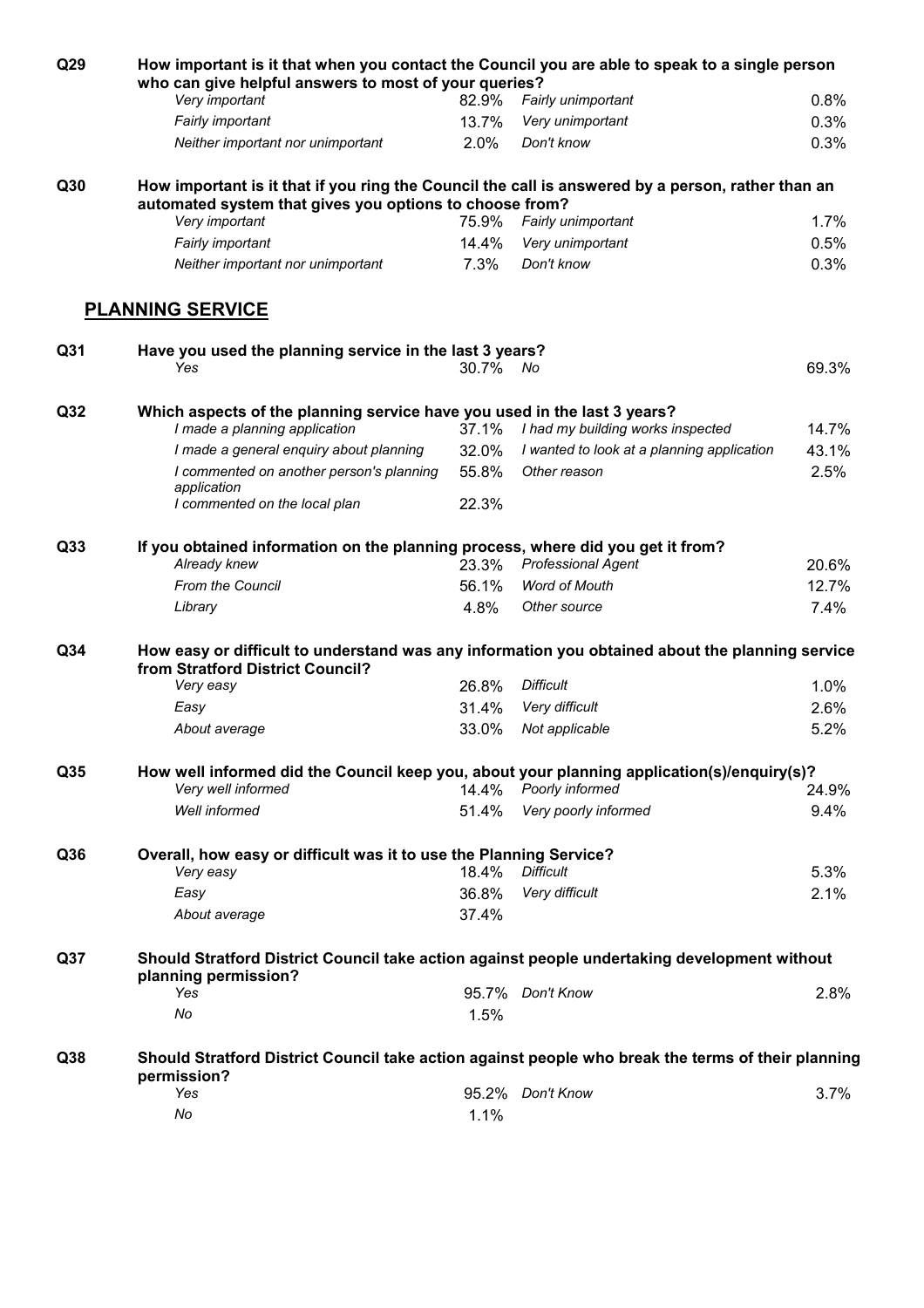### **HERITAGE AND DESIGN SERVICE**

## **Q39 Have you contacted the Heritage and Design Service within the last 3 years?** *Yes* 7.7% *No* 92.3% **Q40 What was the nature of your contact with the service?** *Applicant or agent in respect on works to protected trees or hedgerows* 33.3% *Applicant or agent for development affecting a listed building or conservation area* 25.0% *Applicant or agent seeking landscape advice in respect of a planning application* 6.3% *Seeking general advice about listed buildings or conservation areas* 16.7% *Seeking general advice about trees or hedgerows* 16.7% *Seeking general advice about the landscape* 2.1%

#### **Q41 How much do you agree or disagree with the following statements about your contact with the service.**

|                                                          | Strongly<br>agree | Agree | Neither agree<br>nor disagree | Disagree | Strongly<br>disagree | Not<br>applicable |
|----------------------------------------------------------|-------------------|-------|-------------------------------|----------|----------------------|-------------------|
| The advice I received was clear and<br>easily understood | 19.5%             | 51.2% | 19.5%                         | 7.3%     | $2.4\%$              | $0.0\%$           |
| I found that the advice was helpful                      | 11.6%             | 53.5% | 23.3%                         | $9.3\%$  | 2.3%                 | $0.0\%$           |
| The Council provided me with advice<br>promptly          | 12.2%             | 43.9% | 34.1%                         | 4.9%     | 4.9%                 | $0.0\%$           |
| The staff providing the advice were<br>knowledgeable     | 16.3%             | 48.8% | 27.9%                         | 2.3%     | 2.3%                 | 2.3%              |
| The staff providing the advice were<br>courteous         | 34.8%             | 52.2% | $13.0\%$                      | $0.0\%$  | $0.0\%$              | $0.0\%$           |

#### **Q42 Taking everything into account, how satisfied or dissatisfied are you with the advice and help you received from the Heritage and Design Service?**

| Very satisfied                    |       | 29.2% Fairly dissatisfied | $8.3\%$ |
|-----------------------------------|-------|---------------------------|---------|
| Fairly satisfied                  |       | 37.5% Very dissatisfied   | $8.3\%$ |
| Neither satisfied or dissatisfied | 16.7% |                           |         |

#### **BUILT ENVIRONMENT**

#### **Q43 How effective do you think Stratford District Council is in......**

|                                                                                                           | Very effective | Quite effective | Not at all effective | Don't know |
|-----------------------------------------------------------------------------------------------------------|----------------|-----------------|----------------------|------------|
| Improving the built environment                                                                           | $3.9\%$        | 52.3%           | 29.1%                | 14.7%      |
| Protecting the historic environment <i>i.e.</i><br>Listed Buildings, Conservation areas                   | 16.4%          | 58.1%           | 14.3%                | 11.2%      |
| Protecting the natural environment i.e.<br>appearance of the landscape, protecting<br>trees and woodlands | 10.4%          | 54.6%           | 22.8%                | 12.2%      |

#### **Q44 If you have or had to report a flood, who would you contact?**

| <b>Fire Brigade</b>                 |             | 57.3% Stratford District Council        | 27.8% |
|-------------------------------------|-------------|-----------------------------------------|-------|
| <b>Environment Agency/Floodline</b> |             | 66.1% Your local parish or town council | 12.1% |
| <b>Warwickshire County Council</b>  | 13.7% Other |                                         | 4.9%  |

#### **Q45 If you did report a flood, how satisfied/dissatisfied were you with the way it was handled initially?** *Very satisfied* 23.7% *Fairly dissatisfied* 11.8% *Fairly satisfied* 28.9% *Very dissatisfied* 10.5% *Neither satisfied or dissatisfied* 25.0%

## **Q46 Are you concerned about flooding where you live?** *Yes* 20.6% *No* 79.4%

**Q47 Stratford-on-Avon District needs a balance between different types of housing to ensure the local economy can function. How successful do you think Stratford District Council is in encouraging the development of affordable housing?**

| Very successful   | 2.9% Fairly unsuccessful | 42.3% |
|-------------------|--------------------------|-------|
| Fairly successful | 35.5% Very unsuccessful  | 19.3% |